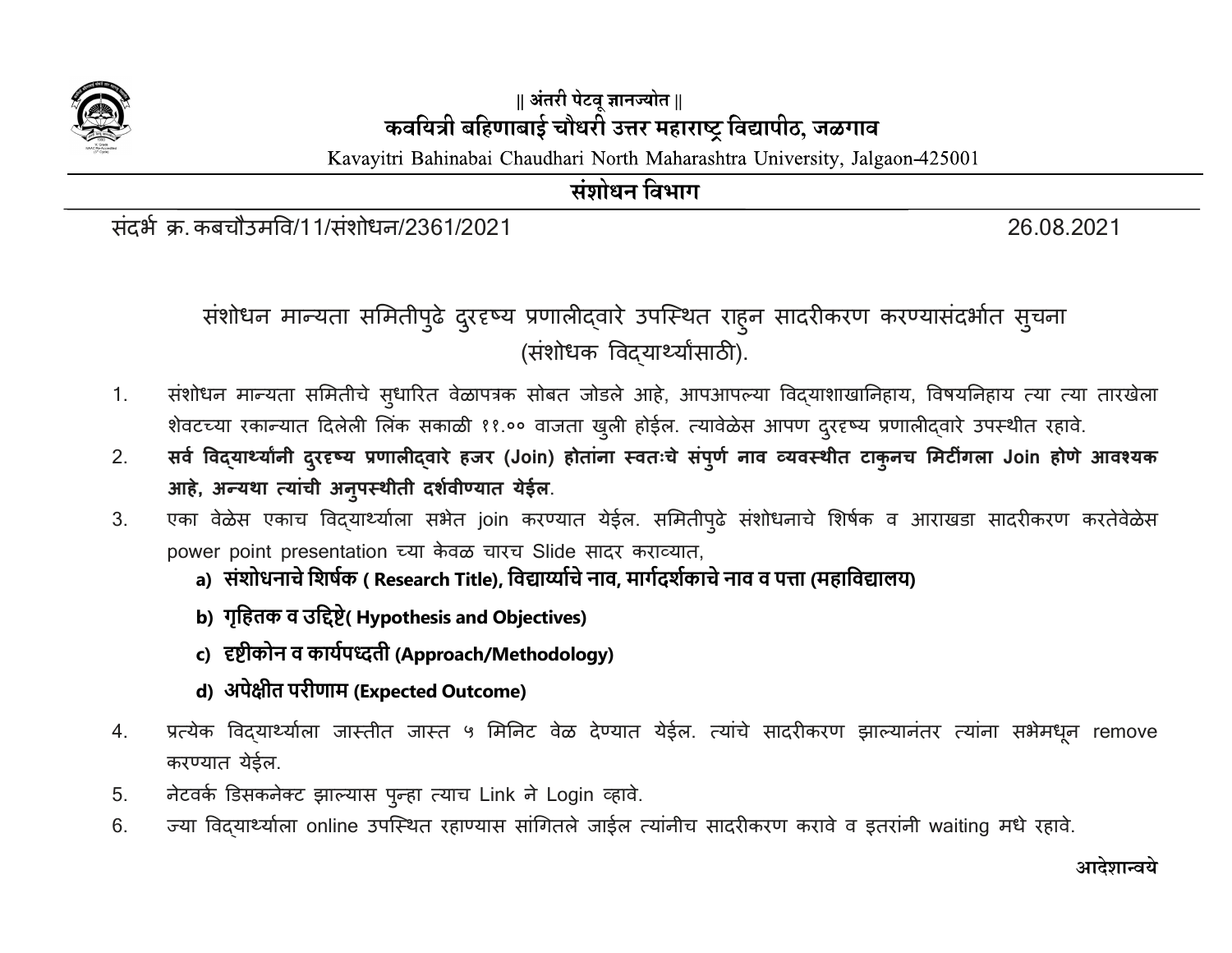

# **|| अंतरी पेटवूज्ञानज्योत || कवयित्री बयिणाबाई चौधरी उत्तर मिाराष्ट्रयवद्यापीठ, जळगाव**

# Kavayitri Bahinabai Chaudhari North Maharashtra University, Jalgaon

**(संशोधन विभाग)**

## SUBJECTWISE TIME TABLE FOR R.R.C. (**REVISED**)

### **FACULTY: - SCIENCE & TECHNOLOGY** (Science) **(Date :- 28/08/2021 Time 11.00 a.m.)**

| SR. NO.        | <b>SUBJECT</b>                | <b>VENUE</b>                             | <b>Link Address</b>                                   |
|----------------|-------------------------------|------------------------------------------|-------------------------------------------------------|
| $\mathbf{1}$   | Physics                       | <b>School of Physical Sciences</b>       | https://meet.google.com/izb-hoxj-wht                  |
| $\overline{2}$ | Electronics                   | <b>School of Physical Sciences</b>       | https://meet.google.com/avr-hjui-bxq                  |
| 3              | Biochemistry                  | School of Life Sciences                  | https://meet.google.com/hbg-hcth-jhf                  |
| 4              | Biotechnology                 | School of Life Sciences                  | https://meet.google.com/hbg-hcth-jhf                  |
| 5              | Microbiology                  | School of Life Sciences                  | https://meet.google.com/hbg-hcth-jhf                  |
| 6              | Botany                        | School of Life Sciences                  | https://meet.google.com/use-apby-smh                  |
| $\overline{7}$ | <b>Computer Science</b>       | <b>School of Computer Sciences</b>       | <b>RRC in Computer Science/Information Technology</b> |
| 8              | <b>Information Technology</b> | School of Computer Sciences              | <b>RRC in Computer Science/Information Technology</b> |
| 9              | <b>Environmental Science</b>  | School of Environmental & Earth Sciences | meet.google.com/fvz-jikz-isw                          |
| 10             | Geology                       | School of Environmental & Earth Sciences | meet.google.com/fvz-jikz-isw                          |
| 11             | <b>Mathematics</b>            | School of Mathematical Sciences          | https://meet.google.com/qbm-oqdk-iru                  |
| 12             | <b>Statistics</b>             | School of Mathematical Sciences          | https://meet.google.com/fzv-yzth-jja                  |
| 13             | All Chemistry                 | <b>School of Chemical Sciences</b>       | https://meet.google.com/myb-pzgu-ixy                  |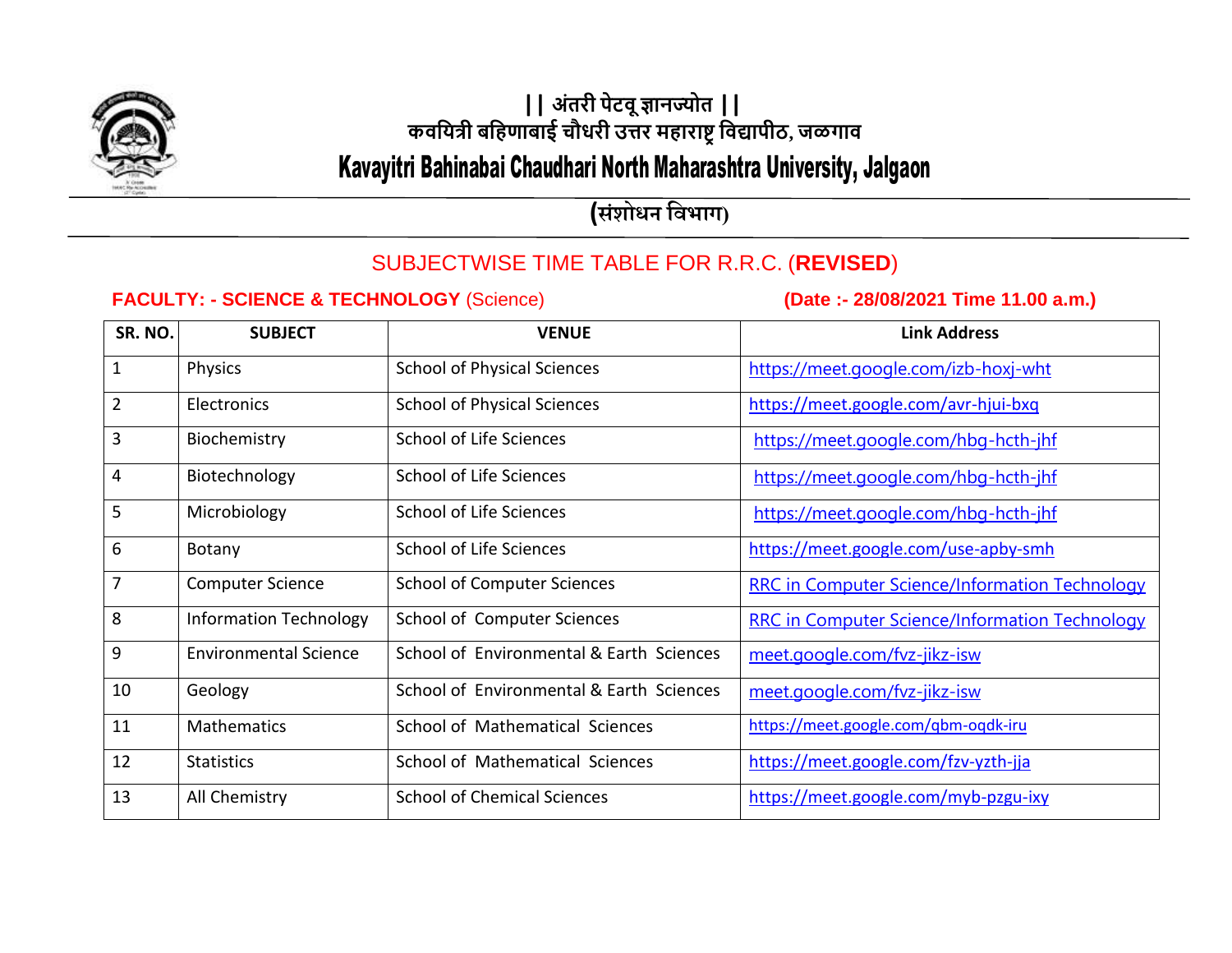### **FACULTY: - SCIENCE & TECHNOLOGY (**Engineering**) (Date :- 28/08/2021 Time 11.00 a.m.)**

| SR.<br>NO.     | <b>SUBJECT</b>                                         | <b>VENUE</b>                                | <b>Link Address</b>                                                                                                           |
|----------------|--------------------------------------------------------|---------------------------------------------|-------------------------------------------------------------------------------------------------------------------------------|
| 1              | Civil Engineering                                      | University Institute of Chemical Technology | https://meet.google.com/bmd-nwpw-fcv                                                                                          |
| $\overline{2}$ | <b>Electrical Engineering</b>                          | University Institute of Chemical Technology | https://meet.google.com/jkg-xerm-igb                                                                                          |
| 3              | Electronics Tele/ Ind.<br>Engineering                  | University Institute of Chemical Technology | https://us02web.zoom.us/j/89210810387?pwd=dU1ET2Jtb<br>0dlbIBNemt2Z2pXbmITZz09<br>Meeting ID: 892 1081 0387<br>Passcode: 2021 |
| 4              | Instrumentation<br>Engineering                         | University Institute of Chemical Technology | https://meet.google.com/jkg-xerm-igb                                                                                          |
| 5              | <b>Mechanical Engineering</b>                          | University Institute of Chemical Technology | http://meet.google.com/opf-wfoi-ckt                                                                                           |
| 6              | Computer Engineering/<br><b>Information Technology</b> | School of Computer Sciences                 | RRC in Computer Engineering on 28-08-2021                                                                                     |

## **FACULTY: - SCIENCE & TECHNOLOGY (**Pharmacy**) (Date :- 28/08/2021 Time 11.00 a.m.)**

| SR. NO. | <b>SUBJECT</b> | <b>VENUE</b>                                | <b>Link Address</b>          |
|---------|----------------|---------------------------------------------|------------------------------|
|         | Pharmacy       | University Institute of Chemical Technology | meet.google.com/ofh-wdgm-iox |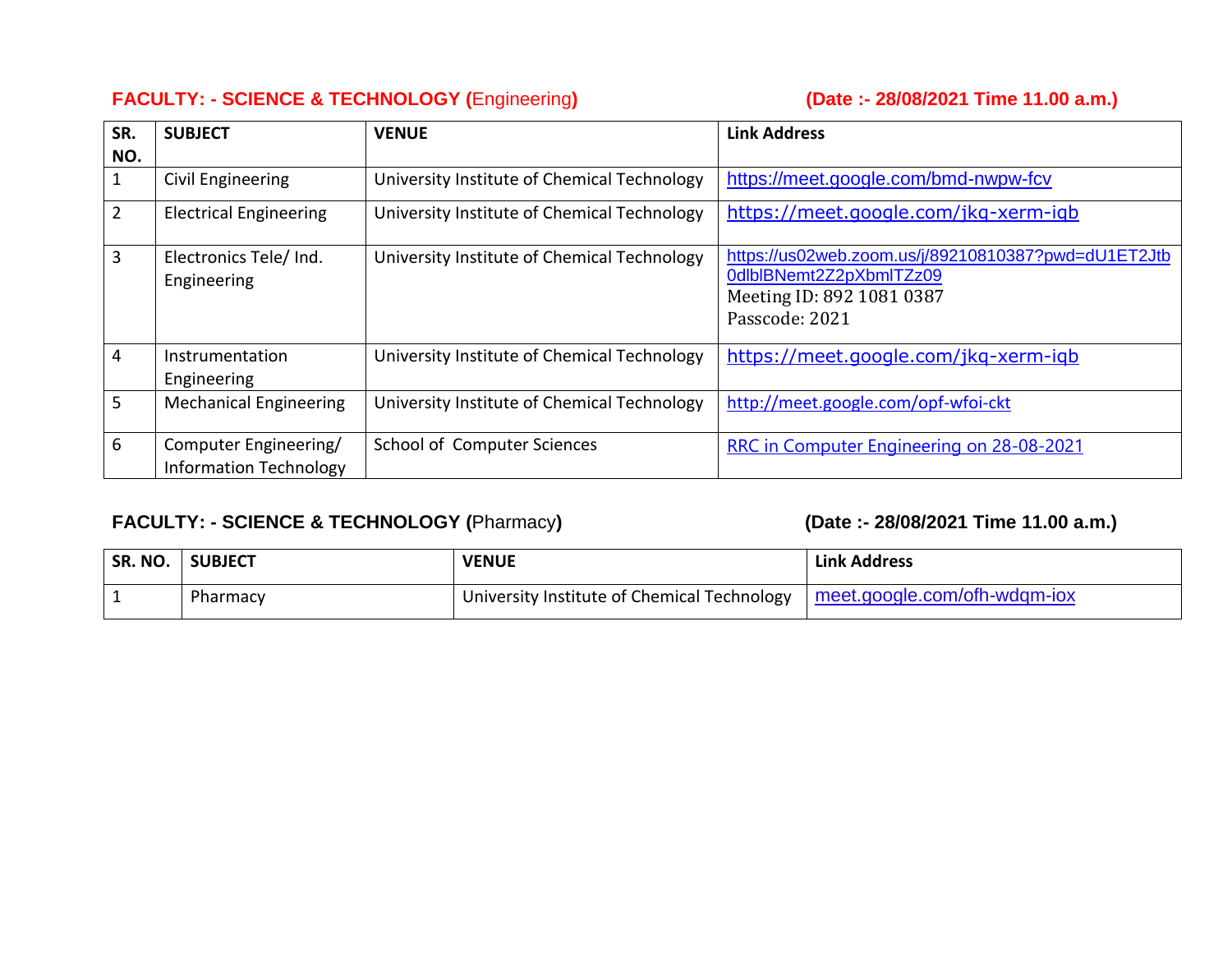

# **|| अंतरी पेटवूज्ञानज्योत || कवयित्री बयिणाबाई चौधरी उत्तर मिाराष्ट्रयवद्यापीठ, जळगाव**

## Kavayitri Bahinabai Chaudhari North Maharashtra University, Jalgaon

**(संशोधन विभाग)**

#### **FACULTY: - COMMERCE AND MANAGEMENT (Date :- 30/08/2021 Time 11.00 a.m.)**

| SR. NO. | <b>SUBJECT</b>        | <b>VENUE</b>                        | <b>Link Address</b> |
|---------|-----------------------|-------------------------------------|---------------------|
|         | Commerce & Management | <b>School of Management Studies</b> | <b>Click Here</b>   |

**FACULTY: - HUMANITIES (Date :- 30/08/2021 Time 11.00 a.m.)**

| SR. NO.        | <b>SUBJECT</b> | <b>VENUE</b>                          | <b>Link Address</b>                                             |
|----------------|----------------|---------------------------------------|-----------------------------------------------------------------|
| $\mathbf{1}$   | Marathi        | School of Languages & Research Center | https://us02web.zoom.us/j/8192480930?pwd=R28zUmx2RDhYYW         |
|                |                |                                       | 5PdW5DOFEvZHdyZz09                                              |
|                |                |                                       | Meeting ID: 835 3165 3812, Passcode: 850182                     |
| $\overline{2}$ | English        | School of Languages & Research Center | https://us04web.zoom.us/j/9141686253?pwd=WnhrVjExTWJnak5ZckRVZ1 |
|                |                |                                       | VGUENmdz09                                                      |
|                |                |                                       | Meeting ID: 914 168 6253,<br>Passcode: kbcnmu                   |
| $\overline{3}$ | Hindi          | School of Languages & Research Center | https://us04web.zoom.us/j/74705861217?pwd=dlVjT1EzeVRUc0gr      |
|                |                |                                       | cHcrc1dXNUh1QT09                                                |
|                |                |                                       | Meeting ID: 747 0586 1217, Passcode: cc7mDA                     |
| $\overline{4}$ | Sanskrit       | School of Languages & Research Center | https://meet.google.com/mys-zxyr-xbq                            |
| 5              | Urdu           | School of Languages & Research Center | https://us04web.zoom.us/j/76783236854?pwd=ejJiNjVQU2FFa3Nrb     |
|                |                |                                       | DlxQVlXNmRwdz09                                                 |
|                |                |                                       | Meeting ID: 767 8323 6854,<br>Passcode: KBCNMUURDU              |

### **FACULTY: - SCIENCE & TECHNOLOGY (**Engineering**) (Date :- 30/08/2021 Time 11.00 a.m.)**

| SR. NO. | <b>SUBJECT</b>        | <b>VENUE</b> | <b>Link Address</b>                                                                |
|---------|-----------------------|--------------|------------------------------------------------------------------------------------|
|         | Chemical Engineering/ |              | University Institute of Chemical Technology   https://meet.google.com/ads-hghq-omm |
|         | Chemical Technology   |              |                                                                                    |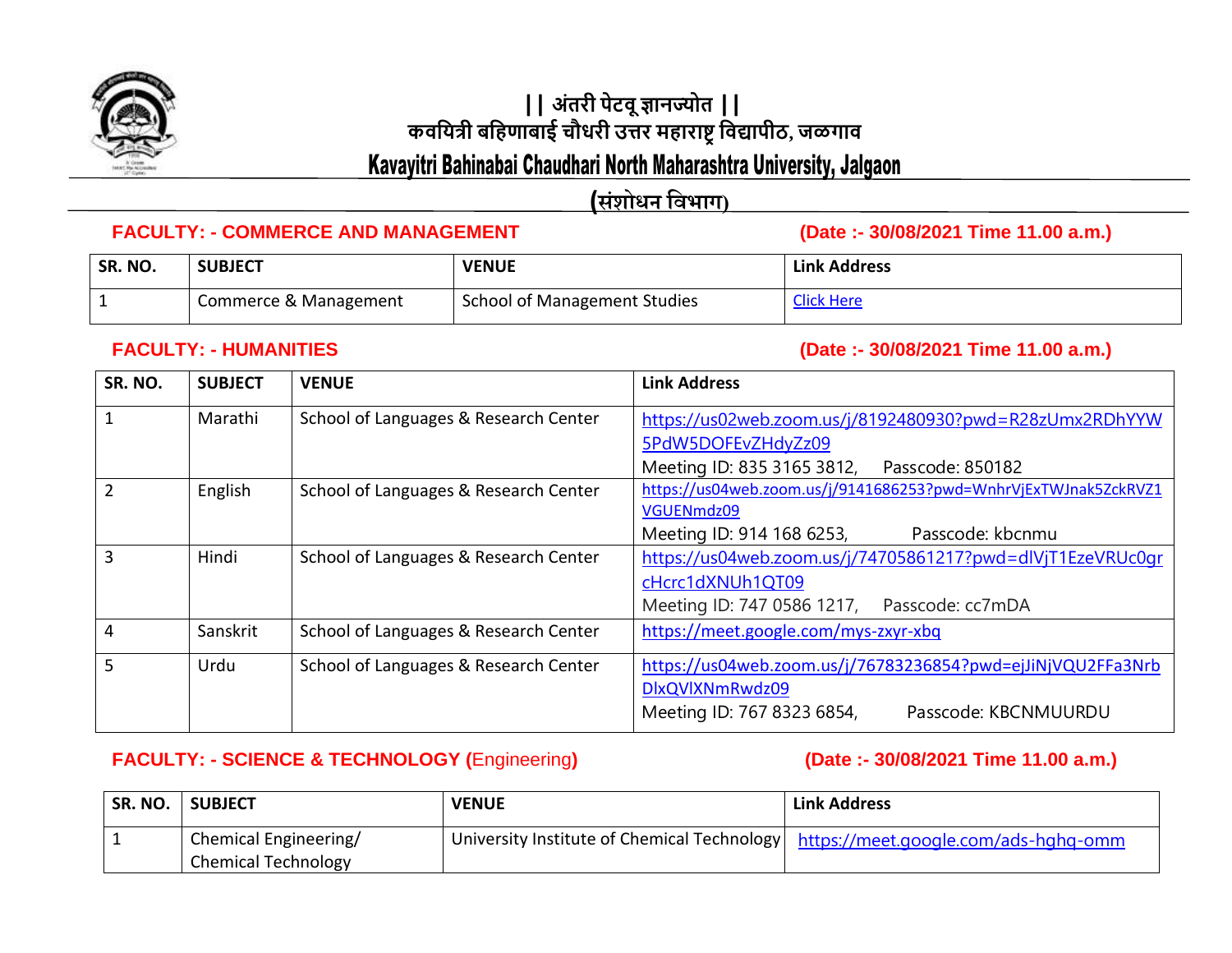**FACULTY: - HUMANITIES (Date :- 31/08/2021 Time 11.00 a.m.)**

| SR. NO.        | <b>SUBJECT</b>                        | <b>VENUE</b>                               | <b>Link Address</b>                                                                                                                   |
|----------------|---------------------------------------|--------------------------------------------|---------------------------------------------------------------------------------------------------------------------------------------|
| $\mathbf{1}$   | Defence & Strategic<br><b>Studies</b> | <b>School of Social</b><br><b>Sciences</b> | https://us04web.zoom.us/j/9495800772?pwd=anVCNDhqbmwrN0VPdlRZMkl0M<br>kJFQT09<br>Meeting ID: 949 580 0772,<br>Passcode: kbcnmu        |
| $\overline{2}$ | Economics                             | <b>School of Social</b><br><b>Sciences</b> | https://us04web.zoom.us/j/5123484185?pwd=aHp1My9ENDRJK1pWZnFWSE5z<br>M0ZSZz09<br>Meeting ID: 512 348 4185,<br>Passcode: kbcbmu        |
| $\overline{3}$ | History                               | School of Social<br>Sciences               | https://us02web.zoom.us/j/2756274802?pwd=bUxNQzdEOHhkOWNTbmlXYStnS<br><b>Fh3UT09</b><br>Meeting ID: 275 627 4802,<br>Passcode: kbcnmu |
| $\overline{4}$ | Philosophy                            | <b>School of Social</b><br>Sciences        | https://us04web.zoom.us/j/6283237355?pwd=dXNWbFcvZmFwNGqzalBqNEJzc<br>GtvQT09<br>Meeting ID: 628 323 7355,<br>Passcode: kncnmu        |
| 5              | <b>Political Sciences</b>             | <b>School of Social</b><br>Sciences        | https://us04web.zoom.us/j/9989170340?pwd=QTEwNjJRMTNhUmdsMTY4eUd<br>qaWILUT09<br>Meeting ID: 998 917 0340,<br>Passcode: kbcnmu        |
| 6              | Psychology                            | <b>School of Social</b><br><b>Sciences</b> | https://us04web.zoom.us/j/6376579365?pwd=U0JYb3dPalhWamlnYUtUNTJkMXI<br><b>BQT09</b><br>Meeting ID: 637 657 9365,<br>Passcode: kbcnmu |
| $\overline{7}$ | Social Work                           | <b>School of Social</b><br>Sciences        | https://us04web.zoom.us/j/9499625999?pwd=MDJBcWlJd2RpTW9tT2FPMzhaTjdP<br><b>UT09</b><br>Passcode: kbcnmu<br>Meeting ID: 949 962 5999, |
| 8              | Sociology                             | <b>School of Social</b><br><b>Sciences</b> | https://us02web.zoom.us/j/88046051702?pwd=dERIZ3hyS2pITUhkTk9ETmJSM3<br>FGdz09<br>Meeting ID: 880 4605 1702,<br>Passcode: 1234        |
| 9              | Law                                   | <b>School of Social</b><br>Sciences        | https://us04web.zoom.us/j/3657266295?pwd=T2txSEpuWms1SVqzeUJzTllyYXVu<br>dz09<br>Meeting ID: 365 726 6295,<br>Passcode: kbcnmu        |